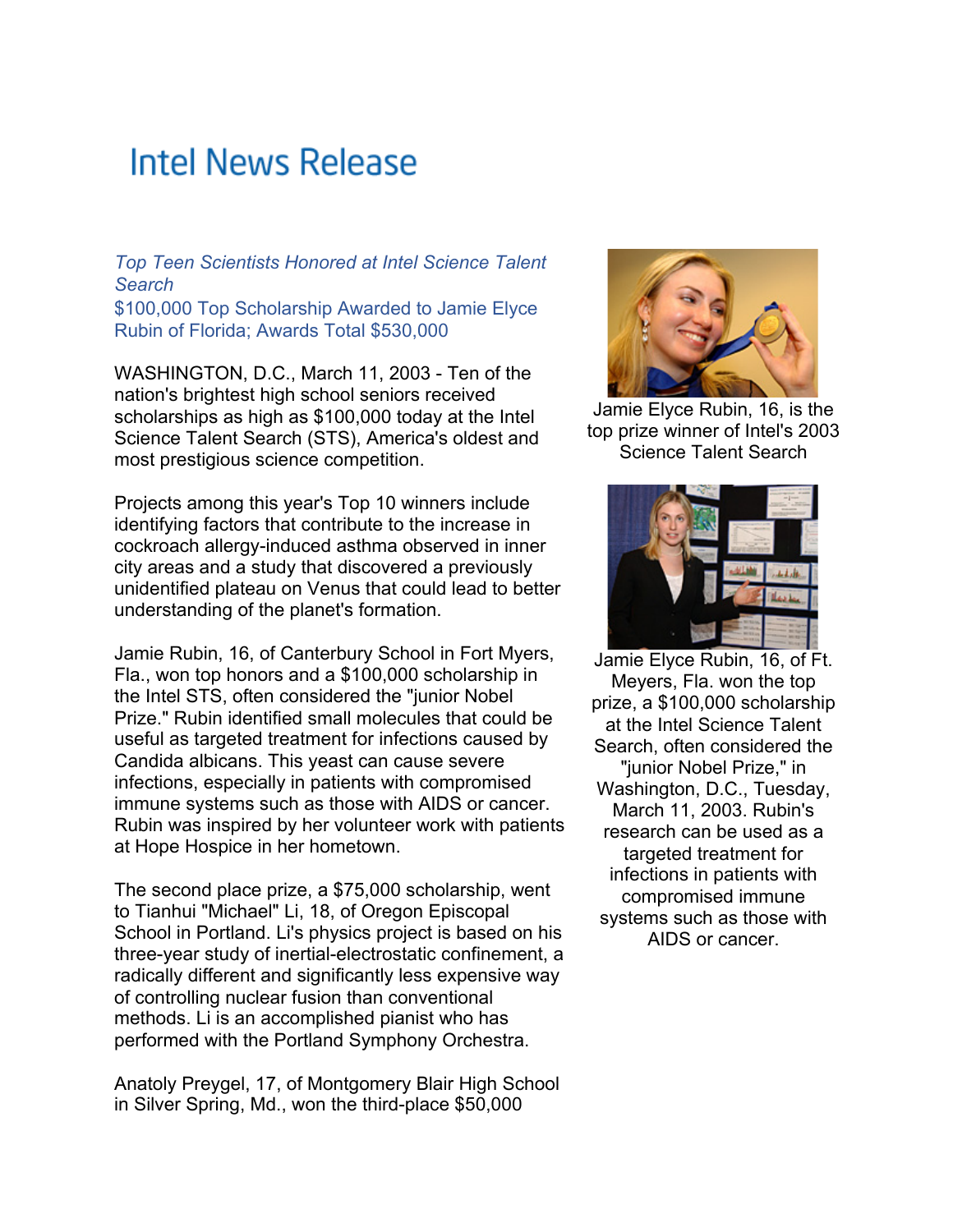scholarship for his study of knot theory, an area of mathematics which examines closed curves in threedimensional space and has applications in genetic research. Preygel enjoys reading, traveling and maintaining his school Web site.

"Many Intel STS finalists will go on to have distinguishing science careers, perhaps one day solving a fundamental scientific challenge or making a scientific breakthrough that helps improve people's lives," said Craig Barrett, Intel's chief executive officer. "Intel STS students, their teachers, schools and parents exemplify what the country and our businesses need -- a passion for science and math."

Rounding out the top 10 winners:

- Fourth place: A \$25,000 scholarship was awarded to Peter Pawlowski, 17, Troy High School in Fullerton, Calif, for his project "Structure and Stability of Sulfur Trioxide-Ammonia Clusters with Water: Implications on Nucleation and Atmospheric Aerosols."
- Fifth place: A \$25,000 scholarship was awarded to Naveen Sinha, 18 of Los Alamos High School in Los Alamos, N.M. for his project "Bubble-based Resonance-Doppler Technique of Liquid Characterization."
- Sixth place: A \$25,000 scholarship was awarded to Lester Mackey, 18 of Half Hollow Hills High School West, Dix Hills, N.Y. for his project "A Combinatorial Proof of Seymour's Conjecture for Regular Oriented Graphs with Almost Regular Outsets O'<sub>a</sub> and O"<sub>a</sub>."
- Seventh place: A \$20,000 scholarship was awarded to Carolyn Tewksbury, 17, Clinton Senior High School, Clinton, N.Y. for her project "Collapse of the Pasom-mana Tessera Region, Venus: Implications for the Evolution of Crustal Plateaus."
- Eighth place: A \$20,000 scholarship was awarded to Yi-Chen "Lilly" Zhang, 17, The Bronx High School of Science, Bronx, N.Y. for her project "Sub-lethal Exposure of German Cockroaches to Pesticides Contributes to



Tianhui "Michael" Li, second place winner in the Intel Science Talent Search is the winner of a \$75,000 scholarship. Li, from Oregon Episcopal School in Portland won for his study of a less expensive way of controlling nuclear fusion.



Anatoly Preygel, is the third place winner of \$50,000 in the Intel Science Talent Search. Preygel's mathematics project examines closed curves in three-dimensional space and has applications in genetic research.



Anatoly Preygel, Jamie Rubin and Tianhui Li, top three winners of Intel's 2003 Science Talent Search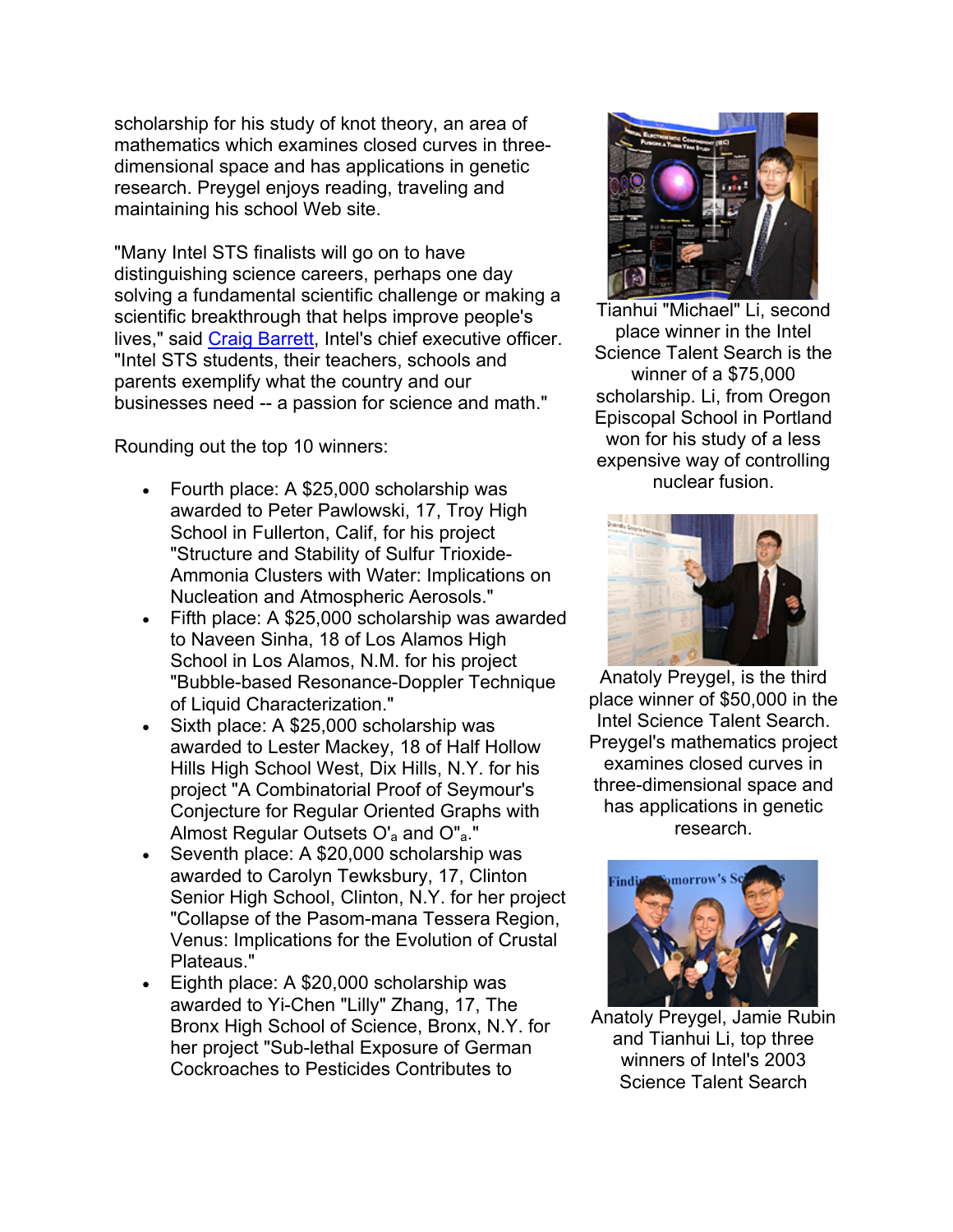Increased Expression of Bla g 2, a Cockroach Allergen Associated with Inner City Asthma."

- Ninth place: A \$20,000 scholarship was awarded to Anna Gekker, 17, Brooklyn Technical High School, Brooklyn, N.Y. for her project "The Effects of Psychosocial Factors on Recovery Time and Level of Health Improvement Among Patients Suffering from Physical and /or Mental Disability in a Subacute Rehabilitation Setting."
- Tenth place: A \$20,000 scholarship was awarded to Emma Schmidgall, 17, Robbinsdale Cooper High School, New Hope, Minn. for her project "Inferring Surface Lattice Structure from Scanning Tunneling Microscopy Measurements of the High-temperature Superconductor  $Bi<sub>2</sub>Sr<sub>2</sub>Ca<sub>2</sub>CuO<sub>8+d</sub>."$

The remaining 30 finalists will each receive a \$5,000 scholarship and all students will receive a highperformance computer.

## **Judging**

Intel STS winners were selected based on their research ability, scientific originality, creative thinking and ability to apply science to the world around them. Chairing the judging committee was Dr. Andrew Yeager, director of Stem Cell Transplantation at the University of Pittsburgh Medical Center.

"The judging committee works to identify students with exceptional promise for future leadership and creativity in science and technology. With such a group of outstanding students, it is an arduous task to select the top 10," Yeager said.

## **Background**

Over the past 62 years, STS alumni have been recipients of the world's most coveted science and math honors including five Nobel Prizes, three National Medals of Science, 10 MacArthur Foundation Fellowships and two Fields Medals.

Science Service, a nonprofit organization whose mission is to advance the understanding and appreciation of science among people of all ages